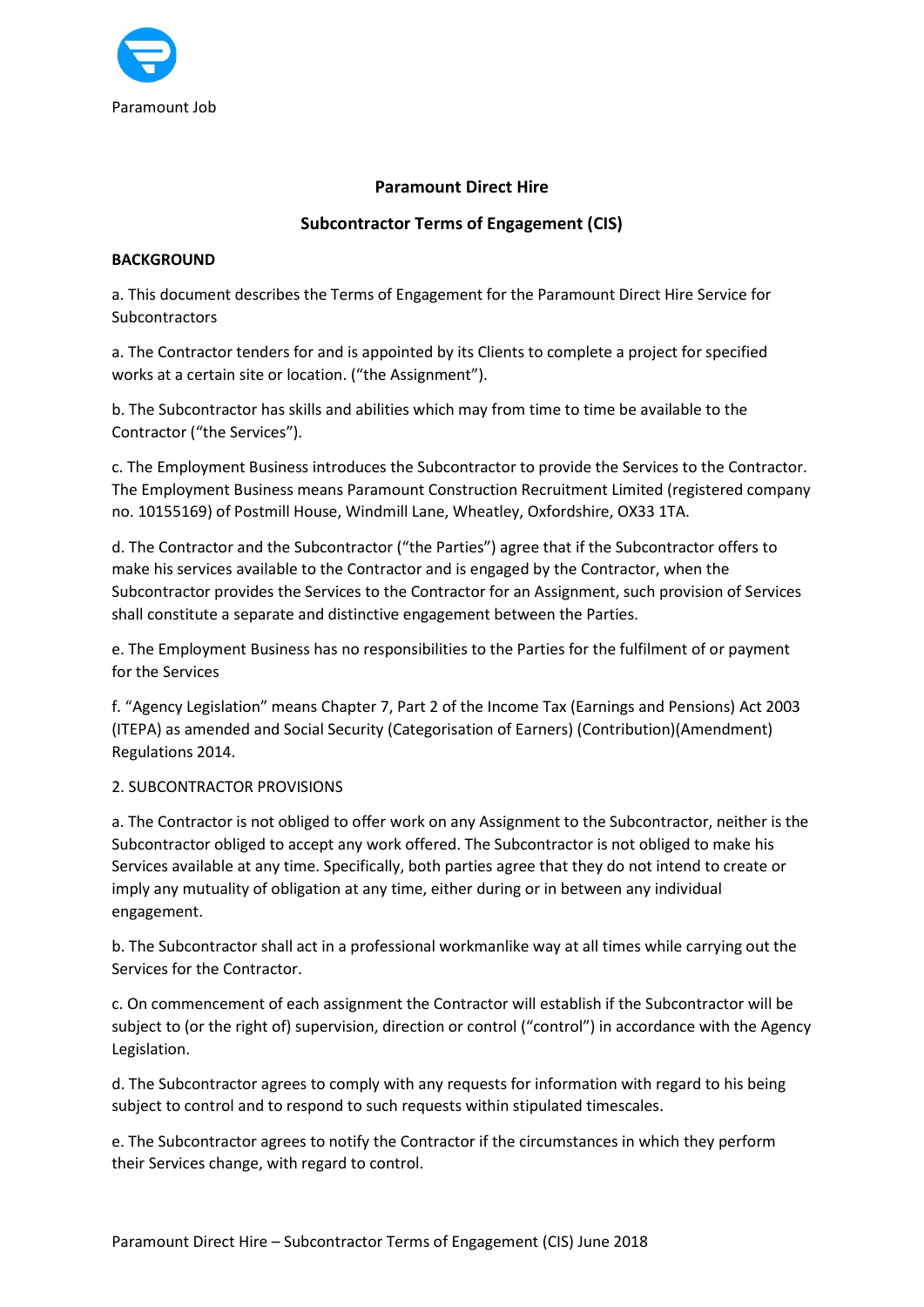

f. The Subcontractor confirms that he will be subject to the Agency Legislation in respect of any assignment during which he is subject to control by any person.

g. The Subcontractor is free to use his own initiative as how best to complete the Services and has the flexibility to arrange how and when the Services are carried out, always provided that this does not unreasonably interfere with or delay other works being carried on by or on behalf of the Contractor or with any site restrictions in place on a particular Assignment.

h. The Subcontractor is free to provide any services to any other party at the same time as being engaged by the Contractor and the Contractor acknowledges that it will not have first call on the services of the Subcontractor in priority to any third party.

i. The Services may incorporate the operation of certain equipment and tools. For Health and Safety and economic reasons these may be provided by the Contractor or Client and training will be given as required. For Health and Safety reasons the procedures outlined in training must be followed at all times.

 j. The Subcontractor accepts that he is responsible for the Services, and that he is responsible for covering his own risk with a suitable policy of insurance.

m. Notwithstanding the application of the Agency Legislation, the Subcontractor will continue to be treated as a self-employed Subcontractor throughout. In this regard the Subcontractor is not entitled to participate in the Contractor's grievance and disciplinary procedure.

k. The Employment Business isn't, in anyway, responsible for the performance of the Subcontractor or delivery of the Service.

#### 3. PAYMENT FOR THE SERVICES

a. The Parties will agree the rate for the Services and the method of payment will be negotiated and agreed between them from time to time and this shall include verbal agreements of the rate of payment for the Services.

b. The assignment schedule will indicate whether, in accordance with the Agency Legislation, the remittance payable will be treated as employment income and so subject to Income Tax and National Insurance Contributions (NIC).

c. The Contractor and Subcontractor are subject to the Construction Industry Scheme. The Subcontractor will provide to the Contractor at the earliest opportunity sufficient information to enable the Contractor to verify the Subcontractor's payment status with HM Revenue & Customs (HMRC). The responsibility for the accuracy of this information rests with the Subcontractor and the Subcontractor will not be entitled to receive any payment under this contract until this information has been provided to the Contractor. The Contractor will provide a pay statement to the Subcontractor detailing the payment and any deductions which shall act as a self-billed invoice.

d. The Subcontractor agrees that any sums due in respect of the Subcontractor under the Construction Industry Scheme may be deducted from the Subcontractor's payment for the Services.

e. Any defective work the Contractor reasonably determines has been caused by the Subcontractor, or by any substitute or hired assistant working for the Subcontractor must be rectified at his own cost or in his own time.